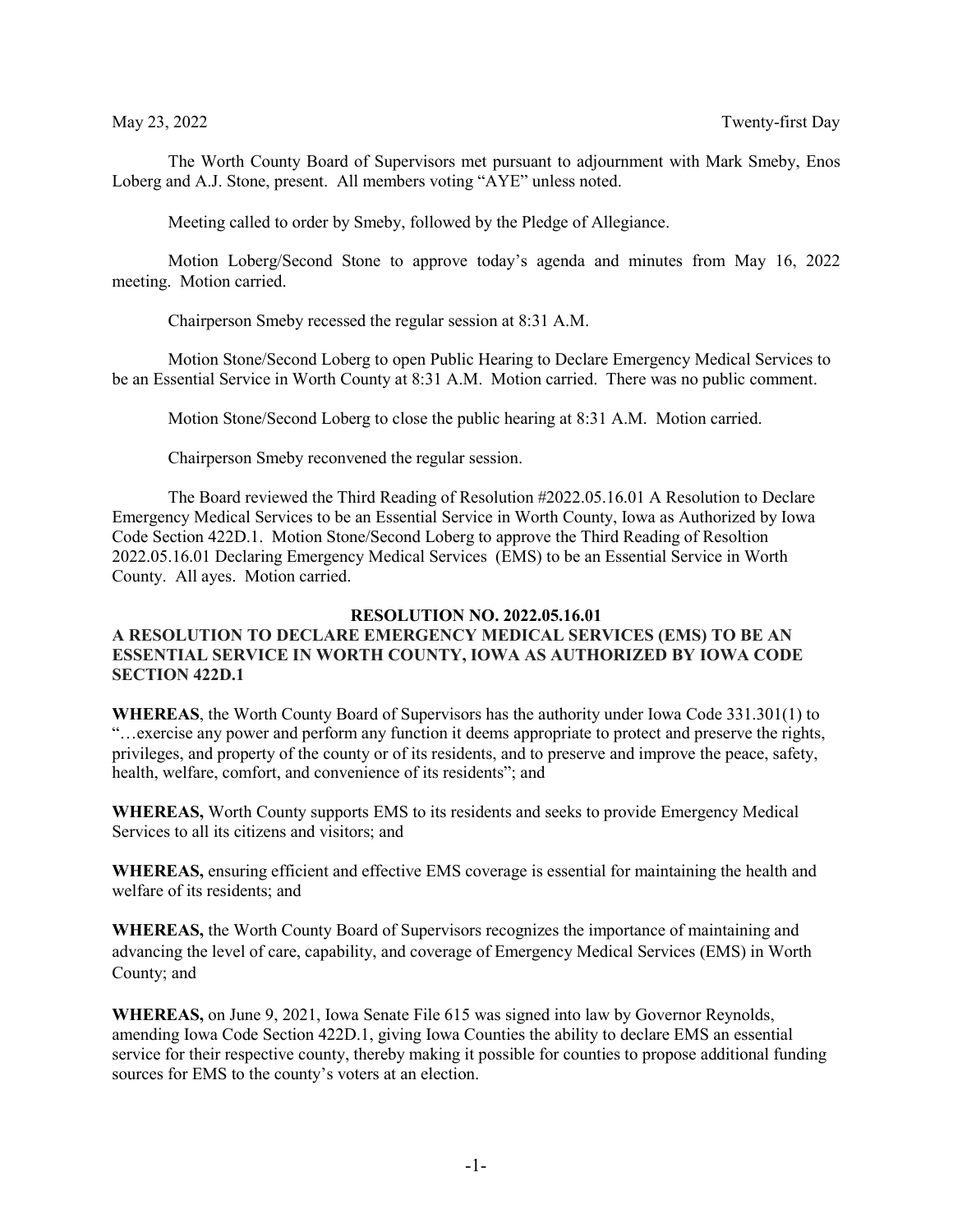**WHEREAS,** Worth County Board of Supervisors, on February 28, 2022, directed that notice of the first meeting to consider this resolution be made and any other actions be taken as necessary to proceed with the process under Iowa Code Section 422D.1 to declare EMS to be an essential county service.

**NOW, THEREFORE, BE IT RESOLVED** by the Worth County Board of Supervisors, that: Emergency Medical Services (EMS) is hereby declared an essential service in and for Worth County, Iowa, and the Worth County Board of Supervisors will exercise the necessary power and functions appropriate to preserve the health, safety, and welfare of Worth County residents and provide for an effective and efficient Worth County Emergency Medical Services (EMS) System that allows for quality care for the persons living, working or traveling in Worth County, Iowa. Exercising said necessary power and function includes, but is not limited to, the establishment of a Worth County emergency medical services advisory council and the proposition of a local option income surtax and/or ad valorem property tax to fund EMS to be voted upon by Worth County voters.

**NOW, BE IT FURTHER RESOLVED**, that adoption of this resolution will allow 1) For an election to be offered for voter approval of an ad valorem property tax not to exceed seventy-five cents per one thousand dollars of assessed value for EMS and 2) The creation of a county emergency medical services system advisory council to assist in researching / assessing the service needs of the county and guide implementation of the same under Iowa Code Section 422D.1.

**NOW, BE IT FURTHER RESOLVED,** if a proposition to fund EMS through either a local option surtax or ad valorem property tax, or some combination thereof, fails to receive a favorable vote by at least sixty percent of those voting on the question, this resolution shall be deemed null and void.

1<sup>st</sup> Reading Date: May 9 2nd Reading Date: May 16 3<sup>rd</sup> Reading and Approval Date: May 23

Upon Roll Call, the vote thereon was as follows: AYES: Loberg, Stone, Smeby NAYS: N/A ABSTAIN: N/A

HEREBY RESOLVED by the Board of Supervisors for Worth County, Iowa, on this 23rd day of May 2022.

Mark Smeby Chair, Board of Supervisors Attest: Jacki A. Backhaus, County Auditor

Motion Stone/Second Loberg to approve drainage claims in the amount of \$6,731.50, as per the following schedule. Motion carried.

| James Rosenberg    | DD 11 Main F | Repairs              | \$1,430.00 |
|--------------------|--------------|----------------------|------------|
| Bolton & Menk Inc. | DD 32        | Prof Services        | \$810.00   |
| Bolton & Menk Inc. | DD 72        | <b>Prof Services</b> | \$1,904.00 |
| Bolton & Menk Inc. | DD 72        | Prof Services        | \$1,002.50 |
| Hudson Law Firm    | DD 72        | <b>Prof Services</b> | \$1,585.00 |
|                    |              | <b>Grand Total</b>   | \$6,731.50 |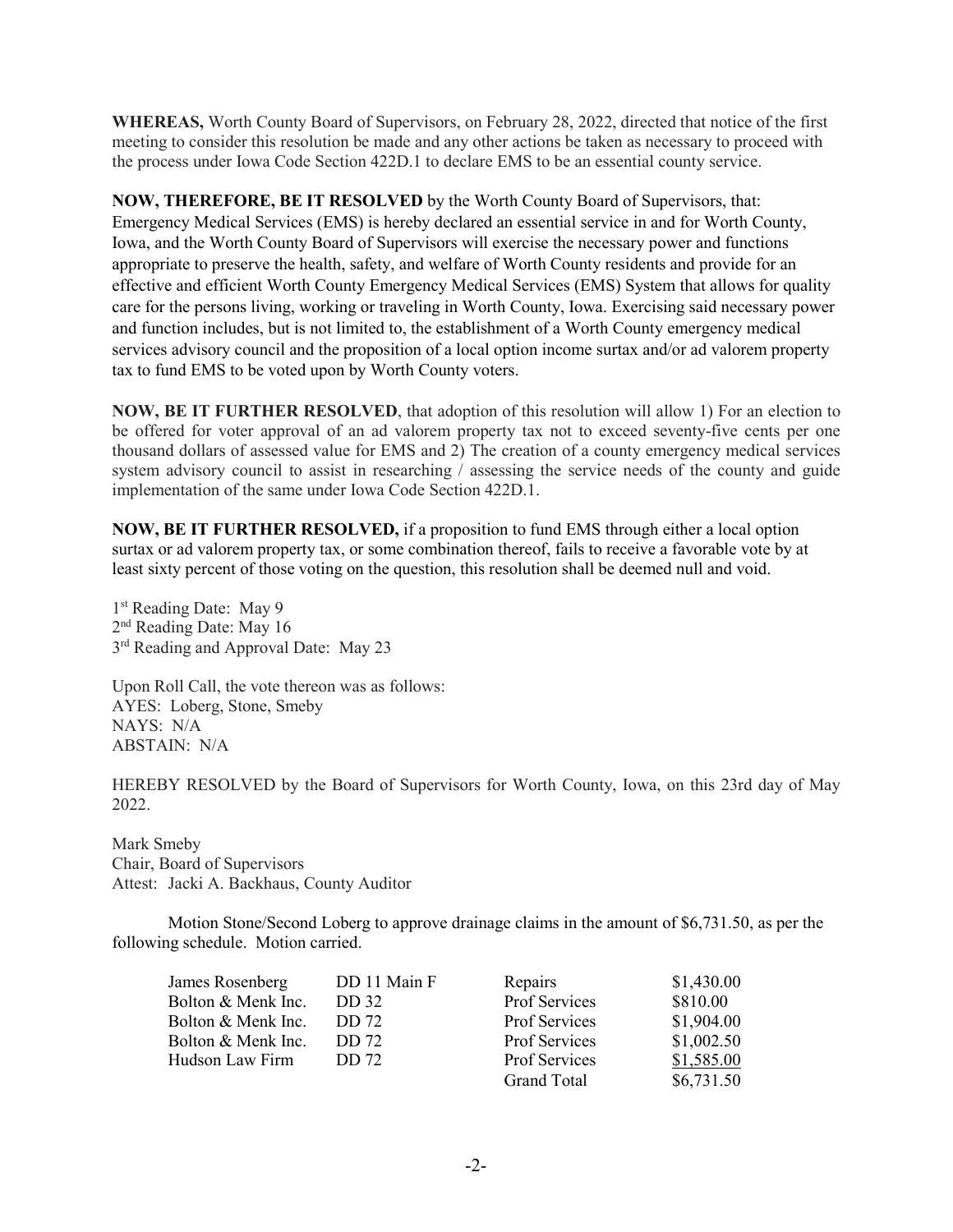Motion Loberg/Second Stone to approve the DD 21 West Main wetland maintenance, engage Worth County Conservation to re-seed some areas that invasive grasses have taken over and hire A-1 Excavating to deal with some spots where bank erosion has occurred. This is per the recommendation of Jon Rosengren, Bolton & Menk, Inc. following an inspection by Mark Lindflott. Motion carried.

Motion Stone/Second Loberg to approve claims in the amount of \$166,115.49, as per the following schedule. Motion carried.

| A.H. Hermel Vending & Foodservice | Supplies-Shf      | 17.38     |
|-----------------------------------|-------------------|-----------|
| All Flags, Llc                    | Supplies-Vaf      | 150.51    |
| <b>Alliant Energy</b>             | Service-Sdp       | 543.38    |
| Aramark                           | Service-Eng       | 179.27    |
| <b>Austin Office Products</b>     | Supplies-Shf      | 19.26     |
| <b>Bice Electric Llc</b>          | Service-Gsr       | 344.98    |
| Brian M Kuchay, Md                | Ems Contract      | 100.00    |
| <b>Centec Cast Metal Products</b> | Supplies-Vaf      | 299.70    |
| Centurylink                       | Service-911       | 70.81     |
| Cerro Gordo Co Treasurer          | Service-Mex       | 626.90    |
| Certified Laboratories            | Fuel-Eng          | 809.65    |
| Cindy Thompson                    | Reimb-Asr         | 77.38     |
| D & L Equipment                   | Supplies-Con      | 19.34     |
| Eilertson Repair                  | Service-Shf       | 1,240.51  |
| Falkstone Llc                     | Rock-Con          | 4,934.47  |
| Five Star Cooperative             | Fuel-Eng          | 175.74    |
| Goodale Custom Pumping Co         | Service-Wwt       | 4,675.00  |
| Guardian Rfid                     | Service-Shf       | 2,175.00  |
| Hartland Lubricants & Chemicals   | Supplies-Eng      | 532.33    |
| Henry M. Adkins & Son Inc.        | Service-Aud       | 6,103.39  |
| Jacob Hanson                      | Reimb-Trs         | 411.00    |
| Jeff Greve                        | Reimb-Aty         | 1,108.05  |
| Joe's Collision & Performance Inc | Service-Shf       | 76.51     |
| Kevin Springer Construction       | Service-Gsr       | 325.00    |
| Knudtson Automotive Service       | Service-Shf       | 1,568.10  |
| Lair's 66                         | Supplies-Eng      | 126.00    |
| Larsen Plumbing & Heating Inc     | Service-Shf       | 394.29    |
| Lexipol, Llc                      | Service-Shf       | 14,004.37 |
| Manly Junction Signal             | Service-Sup & Aud | 451.20    |
| Marco Technologies Llc            | Service-Dap       | 234.07    |
| Medline Industries Inc.           | Supplies-Phd      | 573.01    |
| Niacog                            | Service-Tra       | 1,002.62  |
| Northwood Anchor Inc              | Service-Shf       | 956.33    |
| Peopleservice Inc                 | Service-Wat & Wwt | 17,063.00 |
| Pinnacle Quality Insight          | Service-Phd       | 154.50    |
| <b>Pitney Bowes</b>               | Supplies-Trs      | 178.47    |